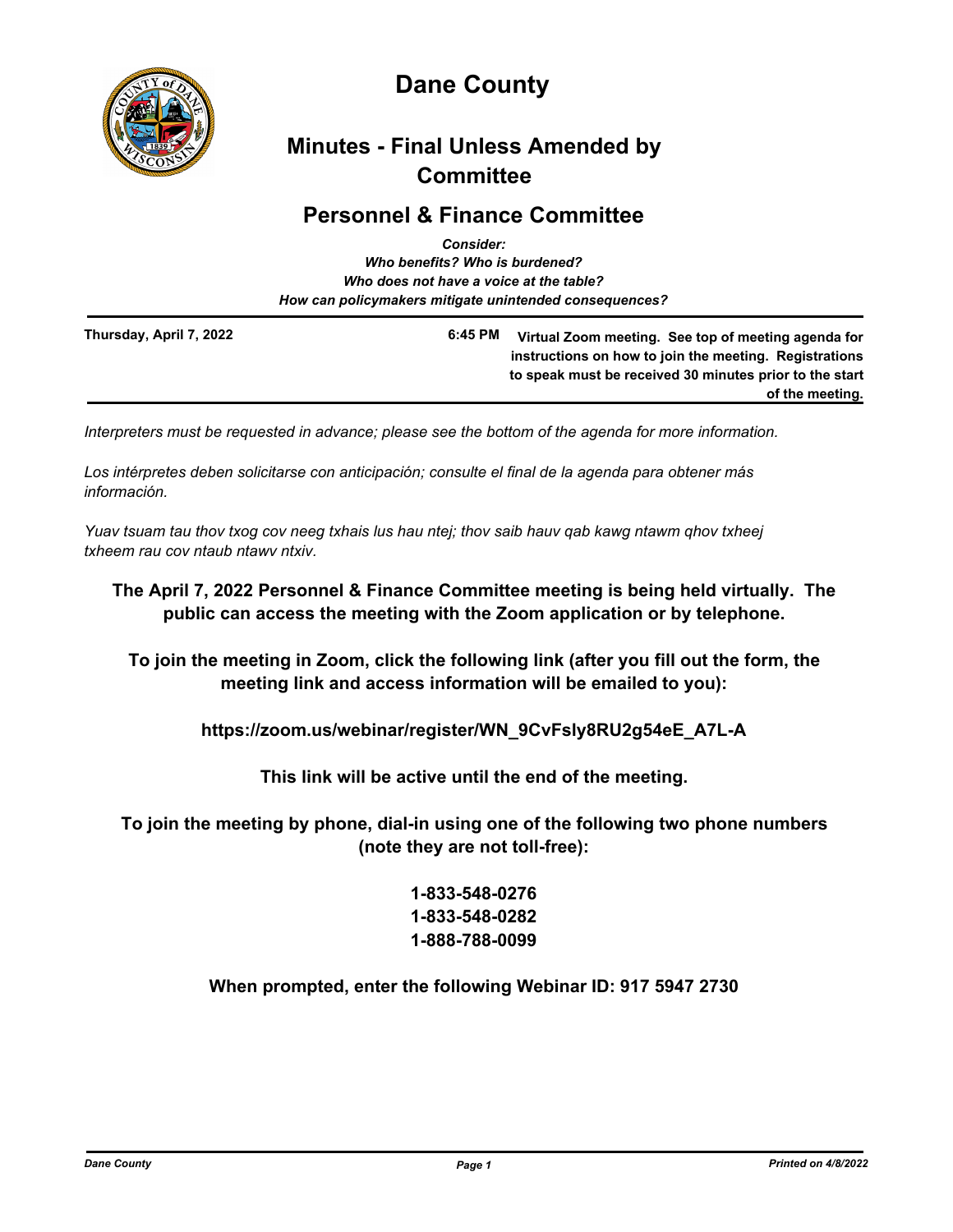**If you want to submit a written comment for this meeting, or send handouts for committee members, please send them to krohn@countyofdane.com.**

**PROCESS TO PROVIDE PUBLIC COMMENT: ANY MEMBER OF THE PUBLIC WISHING TO REGISTER TO SPEAK ON/SUPPORT/OPPOSE AN AGENDA ITEM MUST REGISTER USING THE LINK ABOVE (even if you plan to attend using your phone).**

**In order to testify (provide public comment), you must be in attendance at the meeting via Zoom or phone, you will then either by unmuted or promoted to a panelist and provided time to speak to the body.**

**Registrations to provide public comment will be accepted until 30 minutes prior to the beginning of the meeting.**

#### **A. Call To Order**

#### **Chair Miles called the meeting to order at 6:45 PM**

Present: 6 - CHUCK ERICKSON, ANDREW SCHAUER, ANALIESE EICHER, PATRICK MILES, SHELIA STUBBS and KRISTEN AUDET

- **Excused:** 1 CARL CHENOWETH
- **B. Closed Session**
- **C. Return to Open Session**
- **D. Items Requiring Committee Action**
	- **1.** 2021 [ACT-511](http://dane.legistar.com/gateway.aspx?m=l&id=/matter.aspx?key=22646) APPROVAL OF HIRING ABOVE THE MINIMUM FOR CJC RESEARCH ANALYST POSITION

*Attachments:* [2021 ACT-511](http://dane.legistar.com/gateway.aspx?M=F&ID=0909857e-1e79-4fdf-8b56-6fc5bb837c7c.pdf)

**A motion was made by ERICKSON, seconded by AUDET, that Action Item 511 be approved. The motion carried by a voice vote 6-0.**

- **E. Future Meeting Items and Dates**
- **F. Public Comment on Items not on the Agenda**
- **G. Such Other Business as Allowed by Law**
- **H. Adjourn**

**A motion was made by ERICKSON, seconded by AUDET, that the meeting be adjourned at 6:48 PM. The motion carried unanimously.**